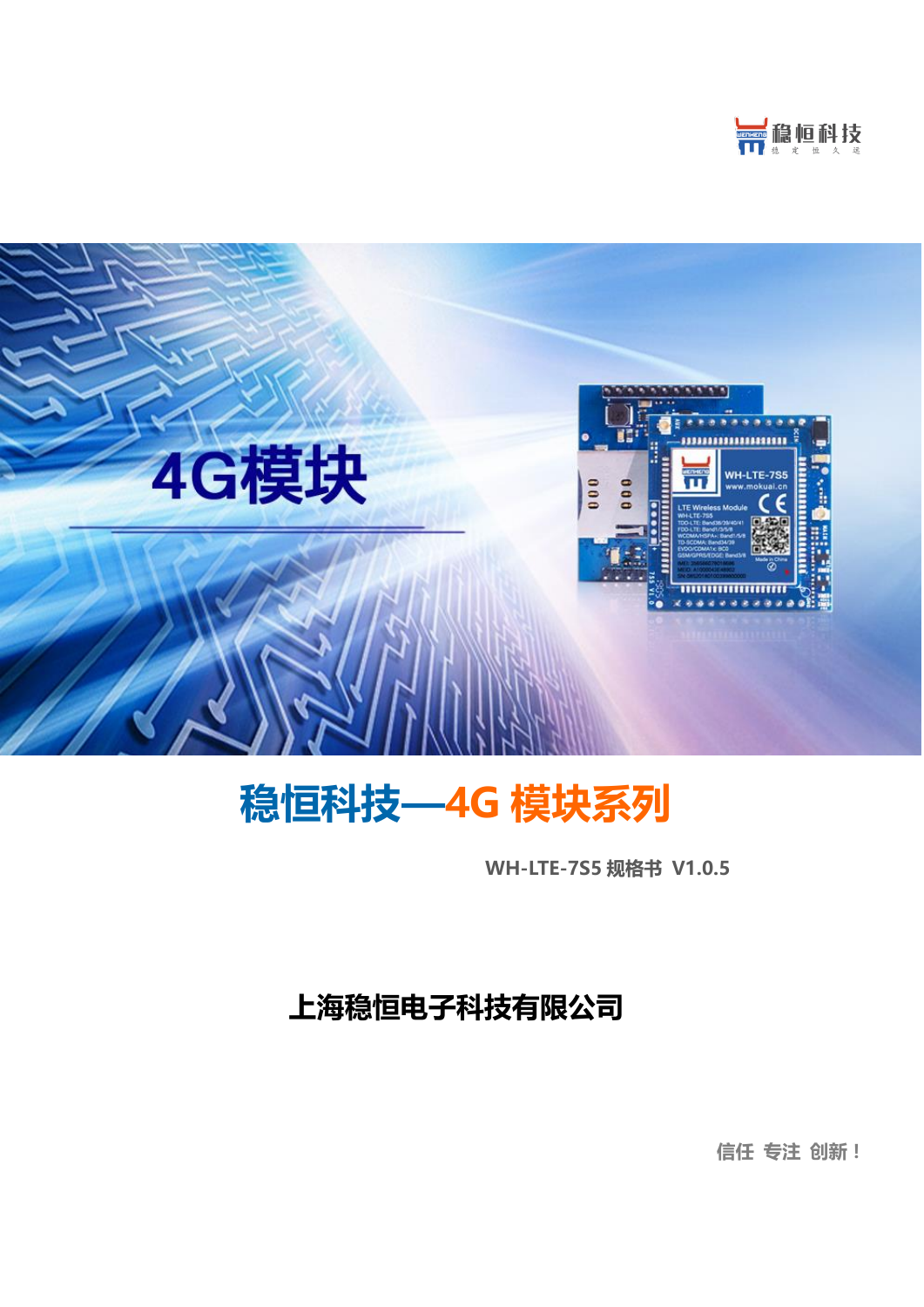

#### 产品特性

- 支持移动、联通、电信 4G 高速接入,同时支持移动、联通、电信 3G 和 2G 接入;
- 支持 2 个网络连接同时在线, 支持 TCP Server, TCP Client 和 UDP Client;
- 支持 2 路 Socket 透传模式、UDC 模式,短信透传模式;
- 支持远程升级, 硬件看门狗;
- 每路连接支持 5 包串口数据缓存;
- 支持发送注册包/心跳包数据;
- 支持基站定位功能;
- 支持串口/短信/网络设置模块参数;
- 支持基本指令集;
- 支持远程升级,保持固件最新状态;
- 支持简单指令发送中文/英文短信;
- 12V 适配器 RXN-605D 可调电源

#### 产品介绍

 WH-LTE-7S5 是有人物联网 2019 年推出的 M2M 产品。支持移动,联通和电信 2/3/4G 全频段接入。软件功能完善,覆盖绝大多数常规 应用场景,用户只需通过简单的设置,即可实现串口到网络的双向数据透明传输。并且支持自定义注册包,心跳包功能,支持2路 Socket 连接,并支持透传云接入。

 WH-LTE-7S5 在 4G 网络下具有速率快,延时低的特点,适合应用在一些传输大数据量,交互频繁的场景,例如一些要求响应速度的 工业数据采集,控制领域。

本产品设计理念:使用最简单的设置软件,支持 AT 命令配置,支持短信配置功能。工作稳定的 4G 产品,简单易用。

### 产品规格

| 网络   |               |                          | 串口           |                                               |
|------|---------------|--------------------------|--------------|-----------------------------------------------|
| 制式标准 | TD-LTE        |                          | 串口           | TTL 3.3V/5V                                   |
|      | FDD-LTE       |                          | $Log$ $\Box$ | TTL 3.3V/5V                                   |
|      | WCDMA/HSPA+   |                          | <b>USB</b>   | USB 2.0 High speed                            |
|      | EVDO/CDMA1X   |                          | 停止位          | 1bit, 2bit                                    |
|      | GSM/GPRS/EDGE |                          | 校验位          | None, Even, Odd                               |
|      | TD-SCDMA      |                          | 波特率          | $2400 - 460.8K$                               |
| 频段标准 | TD-LTE        | Band 38/39/40/41         | 缓存           | 5*1000byte                                    |
|      | FDD-LTE       | Band $1/3/5/8$           | 硬件接口         |                                               |
|      | WCDMA/HSPA+   | Band $1/5/8$             | <b>VCC</b>   | 3.4~4.2 V, $(3.8V$ 最佳 $)/5.0$ ~16.0V          |
|      | EVDO/CDMA1X   | BC <sub>0</sub>          | SIM/USIM 卡   | 3V/1.8V                                       |
|      | GSM/GPRS/EDGE | Band $3/8$               | 天线           | <b>IPEX</b> 座                                 |
|      | TD-SCDMA      | Band 34/39               | 工作环境         |                                               |
| 发射功率 | TD-LTE        | +23dBm(Power class 3)    | 工作温度         | $-20^{\circ}\text{C} \sim 70^{\circ}\text{C}$ |
|      | FDD-LTE       | +23dBm(Power class 3)    | 储存温度         | $-40^{\circ}\text{C} \sim 85^{\circ}\text{C}$ |
|      | <b>WCDMA</b>  | +23dBm(Power class 3)    | 储存湿度         | 5%~95% RH (无凝露)                               |
|      | TD-SCDMA      | +24dBm(Power class 2)    | 机械结构         |                                               |
|      | GSM Band8     | $+33d$ Bm(Power class 4) | 模块尺寸         | 44.4mm×41.8mm×12.5mm(含插针高度)                   |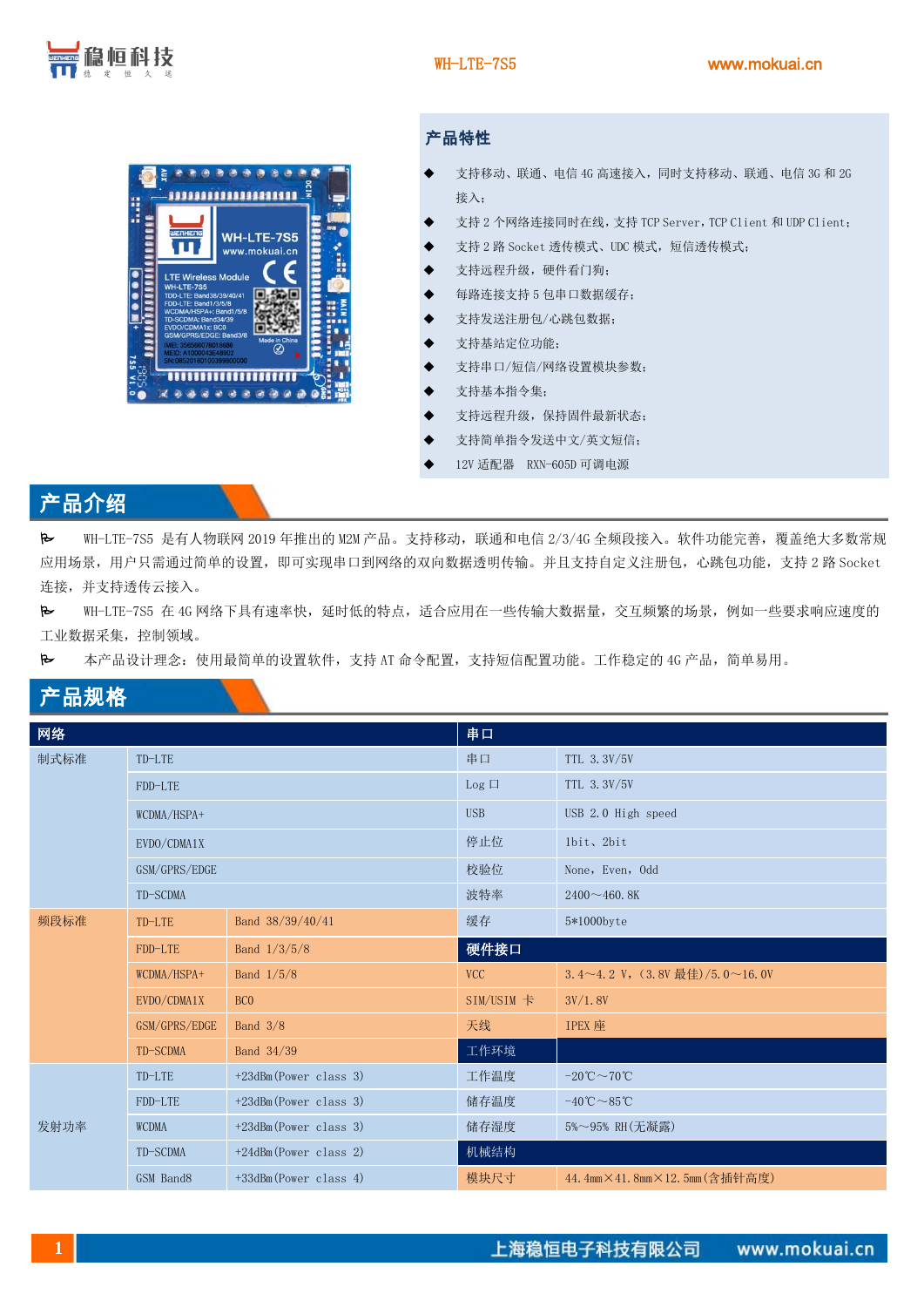

|      | GSM Band3                               | +30dBm(Power class 1)                | 封装形式 | DIP 23pin     |
|------|-----------------------------------------|--------------------------------------|------|---------------|
| 技术规范 | $TD-LTE$ /                              | 3GPP R10 CAT4 下行 75 Mbps, 上行 50 Mbps | 天线   | <b>IPEX</b> 座 |
|      | FDD-LTE                                 |                                      |      |               |
|      | EVDO/CDMA1X                             | 3GPP R10 下行 14.7 Mbps 上行 5.4 Mbps    |      |               |
|      | <b>EDGE</b>                             | MAX: 下行 236.8 Kbps 上行 236.8 Kbps     |      |               |
|      | TD-SCDMA                                | 3GPP R10 下行速率 2.8 Mbps 上行速率          |      |               |
|      |                                         | $2.2$ Mbps                           |      |               |
|      | <b>GPRS</b>                             | 下行 85.6 Kbps , 上行 85.6 Kbps          |      |               |
| 网络协议 | TCP Server, TCP Client, UDP Client, DNS |                                      |      |               |
| 网络缓存 | 5*1000byte                              |                                      |      |               |
| 功能架构 |                                         |                                      |      |               |
| 辅助功能 | 心跳包, 注册包                                |                                      |      |               |

单位:mm







### 相关产品信息

| 3G/4G 模块 | WH-LTE-7S4 V2                      | WH-LTE-7S5                              | WH-G405tf        |
|----------|------------------------------------|-----------------------------------------|------------------|
| 所属系列     |                                    | 4G                                      |                  |
| 硬件规格     |                                    |                                         |                  |
| 电源       |                                    |                                         |                  |
| VDD      | $3.4V \sim 4.2V$                   |                                         |                  |
| VCC      |                                    | $5^{\sim}16V$                           |                  |
| 工作电流(功耗) | 平均 55mA~160mA<br>最大: 177.9mA (12V) | 平均 $55mA \sim 160mA$<br>最大: 220mA (12V) | 平均 240mA         |
| 频段信息     |                                    |                                         |                  |
| TD-LTE   | Band 38/39/40/41                   | Band 38/38/39/41                        | Band 38/39/40/41 |
| FDD-LTE  | Band $1/3$                         | Band 1/3/5/8                            | Band $1/3$       |
| WCDMA    | <b>Band 1/8</b>                    | Band 1/5/8                              | Band $1/8$       |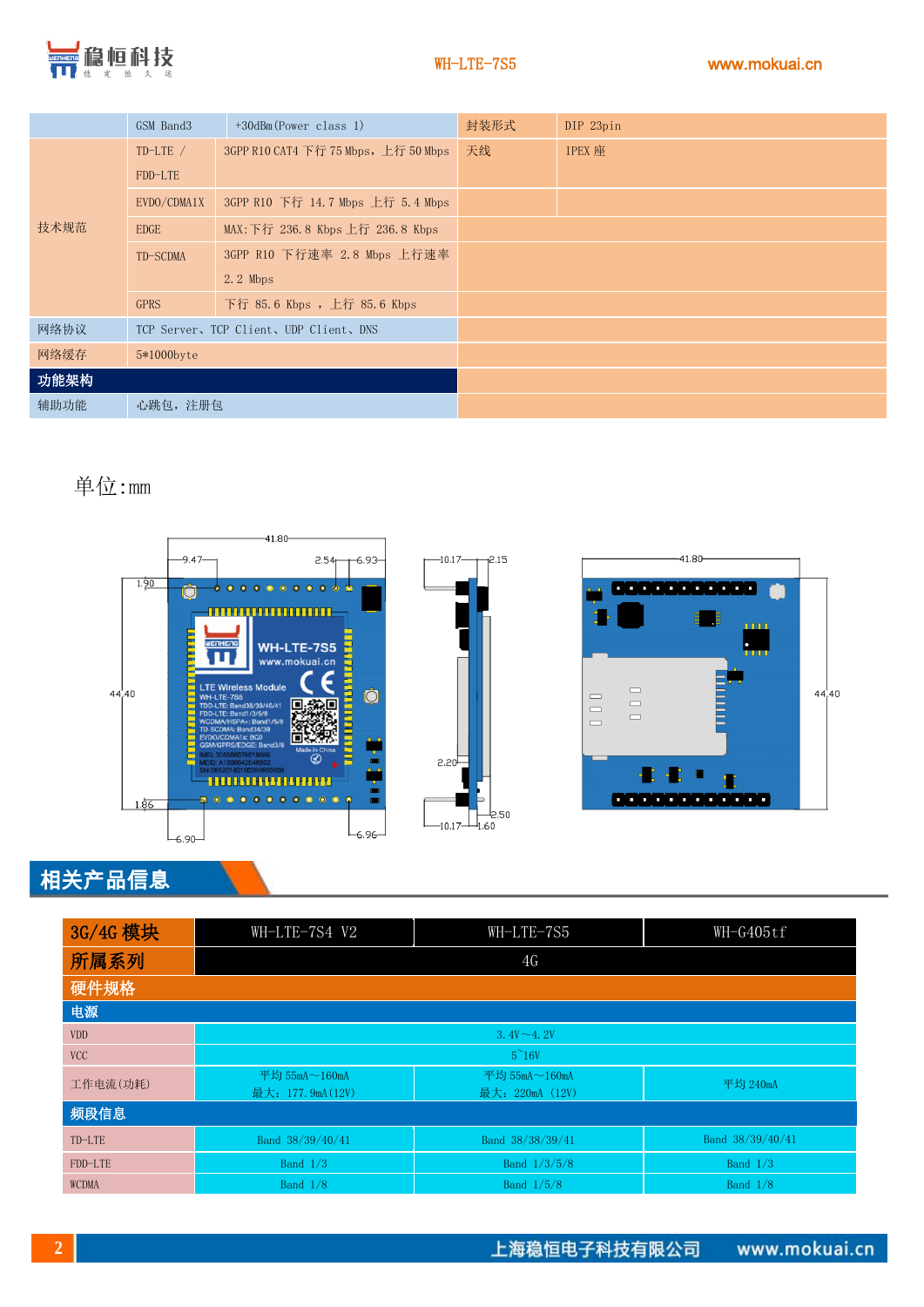

| EVDO/CDMA1X                 |                                                 | BC <sub>0</sub>                                |                                                |
|-----------------------------|-------------------------------------------------|------------------------------------------------|------------------------------------------------|
| TD-SCDMA                    | Band 34/39                                      | Band 34/39                                     | Band 34/39                                     |
| GSM/GPRS/EDGE<br>Band $3/8$ |                                                 | Band $3/8$                                     | Band $3/8$                                     |
| 技术规范                        |                                                 |                                                |                                                |
| TD-LTE                      | 下行 150 Mbps<br>上行 50 Mbps                       | 3GPP 10 CAT4<br>下行 75 Mbps<br>上行 50 Mbps       | 下行速率 150Mbps<br>上行速率 50Mbps                    |
| FDD-LTE                     | 下行 150Mbps<br>上行 50Mbps                         | 3GPP R10 CAT4<br>下行 75Mbps<br>上行 50Mbps        | 下行速率 150Mbps<br>上行速率 50Mbps                    |
| <b>WCDMA</b>                | 下行速率 21Mbps<br>上行速率 5.76Mbps                    | HSPA+<br>下行 42 Mbps<br>上行 5.76Mbps             | 下行速率 21Mbps<br>上行速率 5.76Mbps                   |
| EVDO/CDMA1X                 |                                                 | Max. 14.7Mbps (DL),<br>Max. 5. 4Mbps (UL)      |                                                |
| TD-SCDMA                    | 下行速率 2.8 Mbps<br>上行速率 2.2 Mbps                  | 3GPP R10<br>下行 2.8 Mbps<br>上行 2.2 Mbps         | 下行速率 2.8Mbps<br>上行速率 2.2Mbps                   |
| <b>GSM</b>                  | 下行速率 384kbps<br>上行速率 128kbps                    | 下行速率 384kbps<br>上行速率 128kbps                   | 下行速率 384kbps<br>上行速率 128kbps                   |
| 功率等级                        |                                                 |                                                |                                                |
| TD-LTE                      | $+23$ dBm(Power class 3)                        | $+23$ dBm (Power class 3)                      | +23dBm(Power class 3)                          |
| FDD-LTE                     | $+23d$ Bm(Power class 3)                        | +23dBm (Power class 3)                         | +23dBm(Power class 3)                          |
| <b>WCDMA</b>                | $+23$ dBm(Power class 3)                        | +24dBm (Power class 3)                         | +23dBm(Power class 3)                          |
| EVDO/CDMA1X                 | $+24d$ Bm(Power class 3)                        |                                                |                                                |
| TD-SCDMA                    | +24dBm(Power class 2)<br>+24dBm (Power class 2) |                                                | +24dBm(Power class 2)                          |
| GSM Band 8                  | +33dBm(Power class 4)                           | +33dBm (Power class 4)                         | +33dBm(Power class 4)                          |
| GSM Band 3                  | +30dBm(Power class 1)                           | +30dBm (Power class 1)                         | +30dBm(Power class 1)                          |
| 串口规格                        |                                                 |                                                |                                                |
| 串口数量                        |                                                 | TTL*1                                          |                                                |
| 串口引脚                        |                                                 | 3.3V TTL: TX/RX                                |                                                |
| 数据位 (bit)                   | 5, 6, 7, 8                                      | 8                                              | 5, 6, 7, 8                                     |
| 停止位 (bit)                   | 1, 2                                            | 1, 2                                           | 1, 2                                           |
| 检验位                         |                                                 | NONE, ODD, EVEN                                |                                                |
| 波特率 (bps)                   | $1200 - 460.8K$                                 | $2400 \sim 460.8K$                             | $1200 - 460.8K$                                |
| 硬件接口                        |                                                 |                                                |                                                |
| SIM/USIM卡                   |                                                 | 1.8V/3V (外置)                                   |                                                |
| USB 协议                      |                                                 | <b>USB 2.0</b>                                 |                                                |
| 其他                          |                                                 |                                                |                                                |
| Reload<br>状态指示灯             | ۳                                               | $\checkmark$<br>✔                              |                                                |
|                             | $44.4 \times 41.8 \times 12.5$                  | $44.4 \times 41.8 \times 12.5$                 | $32 \times 29 \times 2$ , 4 (LCC+LGA)          |
| 尺寸 (mm)                     | (L*W*H) (含插针高度)                                 | (L*W*H) (含插针高度)                                | $(L*W*H)$                                      |
| 封装形式                        | DIP(双排针)                                        | DIP(双排针)                                       | LCC 80pin                                      |
| 工作温度                        | $-20^{\circ}\text{C} \sim +70^{\circ}\text{C}$  | $-20^{\circ}\text{C} \sim +70^{\circ}\text{C}$ | $-20^{\circ}\text{C} \sim +70^{\circ}\text{C}$ |
| 存储温度                        | $-40^{\circ}\text{C} \sim 85^{\circ}\text{C}$   |                                                |                                                |
| 工作湿度                        | $5\% - 95\%$                                    |                                                |                                                |
| 存储湿度                        | $5\%$ ~95%                                      |                                                |                                                |
| 软件功能                        |                                                 |                                                |                                                |
| 基本功能                        |                                                 |                                                |                                                |
| 域名解析 DNS                    |                                                 | ✔                                              |                                                |